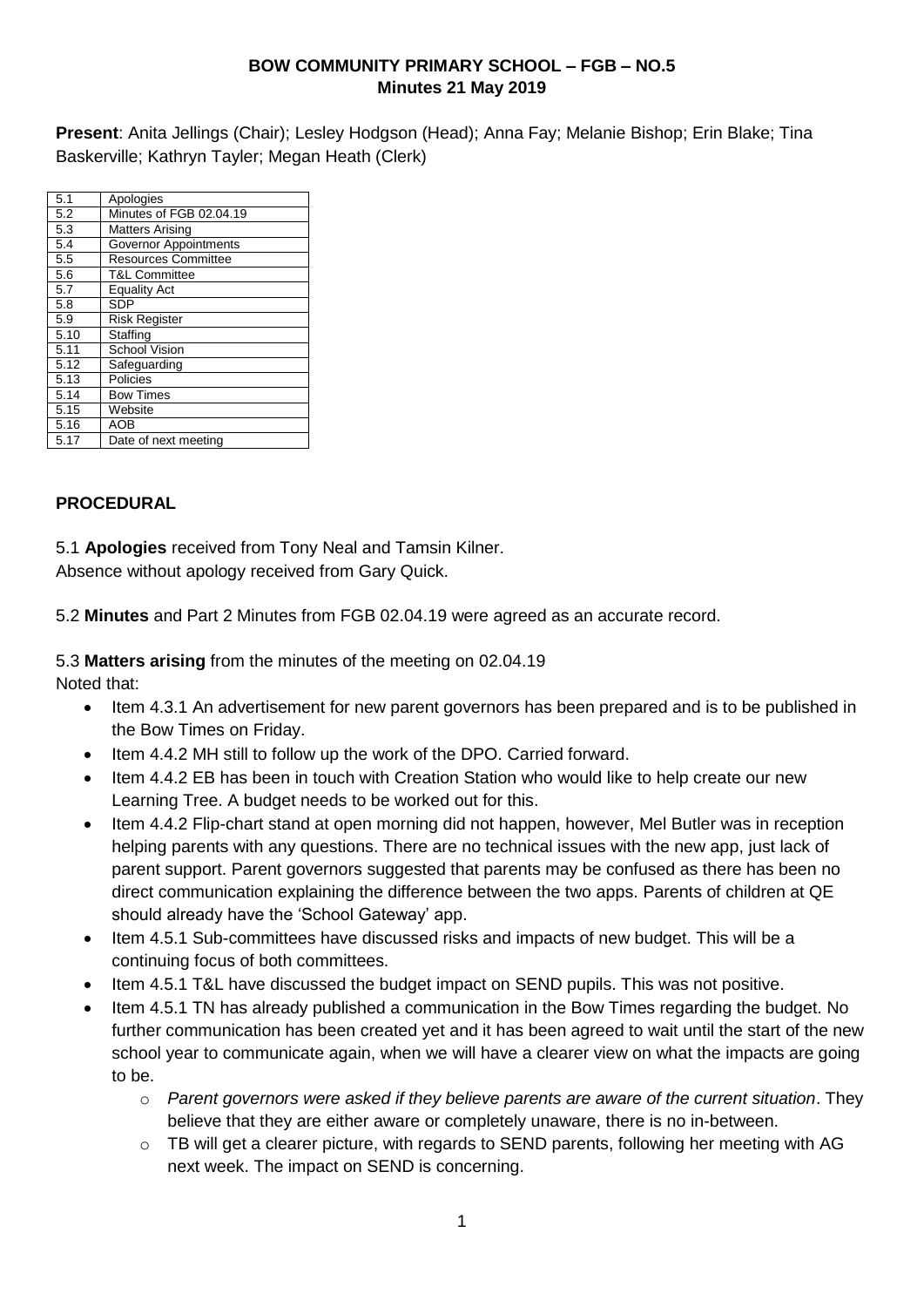- o The need for a parental voice was emphasised. Only if parents communicate with us can we pass their feedback up the chain.
- Item 4.6.1 SEND interventions are currently effective. However, cracks are going to start appearing with the budget situation.
- Item 4.7.2 Everyone is to continue to study the TOR and their own responsibilities.
- Item 4.7.3 Item carried forwards to FGB 6.
- Item 4.7.4 Induction pack is under construction.
- Item 4.7.4 Skill set succession planning is underway. AJ thanked all who have responded to her so far.
- Item 4.7.4 T&L meetings are going to move to Fridays during the school day, from September.
- Item 4.7.4 School website has not been added to email signature yet. To be followed up.
- Item 4.7.4 Policy organisation is ongoing.
- Item 4.7.5 Child Protection Policy has been printed and signed and front sheet amended.
- Item 4.9.2 Swimming Pool Lettings Policy has not yet been added to website.

## **ACTIONS:**

## **1. Status of the work the DPO has been doing with the website to be followed up. MH;**

**2. Learning Tree with Creation Station to be negotiated and fall-back option to be considered. EB, KT, LH;**

#### **3. A parent communication about the two different aps to be created and sent out via Mel Butler. MB;**

- **4. GDPR policies to be agreed at FGB 6. MH;**
- **5. Mel Butler to be asked to add email signature to parent email communications. LH;**
- **6. Letting Policy to be emailed to LH. MH;**
- **7. Swimming Pool Letting Policy to be added to website. LH**

## 5.4 **Governor Appointments**

Noted that:

- GQ cannot have his term renewed in his absence.
- His term will have to be renewed at the next Resources meeting.

## **ACTION: Email to be sent to GQ regarding his reappointment. MH**

## 5.5 **Resources Committee**

Noted that:

The Finance Policy was the only item to be brought to FGB. (Item 13.2 on the agenda).

## 5.6 **T&L Committee**

Noted that:

- The IDSR analysis, discussed at T&L, was explained.
	- $\circ$  The main area of concern is absence (particularly term-time holidays).
	- o There is an overall positive trend upwards.
	- o The IDSR will be a key area of focus.
- KT is attending OFSTED Update training.
- All governors should look at this document; it is available for all of them to view on the governors' area of the website.

## 5.7 **Equality Act**

Noted that:

- The Equality and Cohesion Policy needs updating.
- TBs proposal (circulated before the meeting) was agreed as a good starting place.
- A committee is to be formed to focus on this.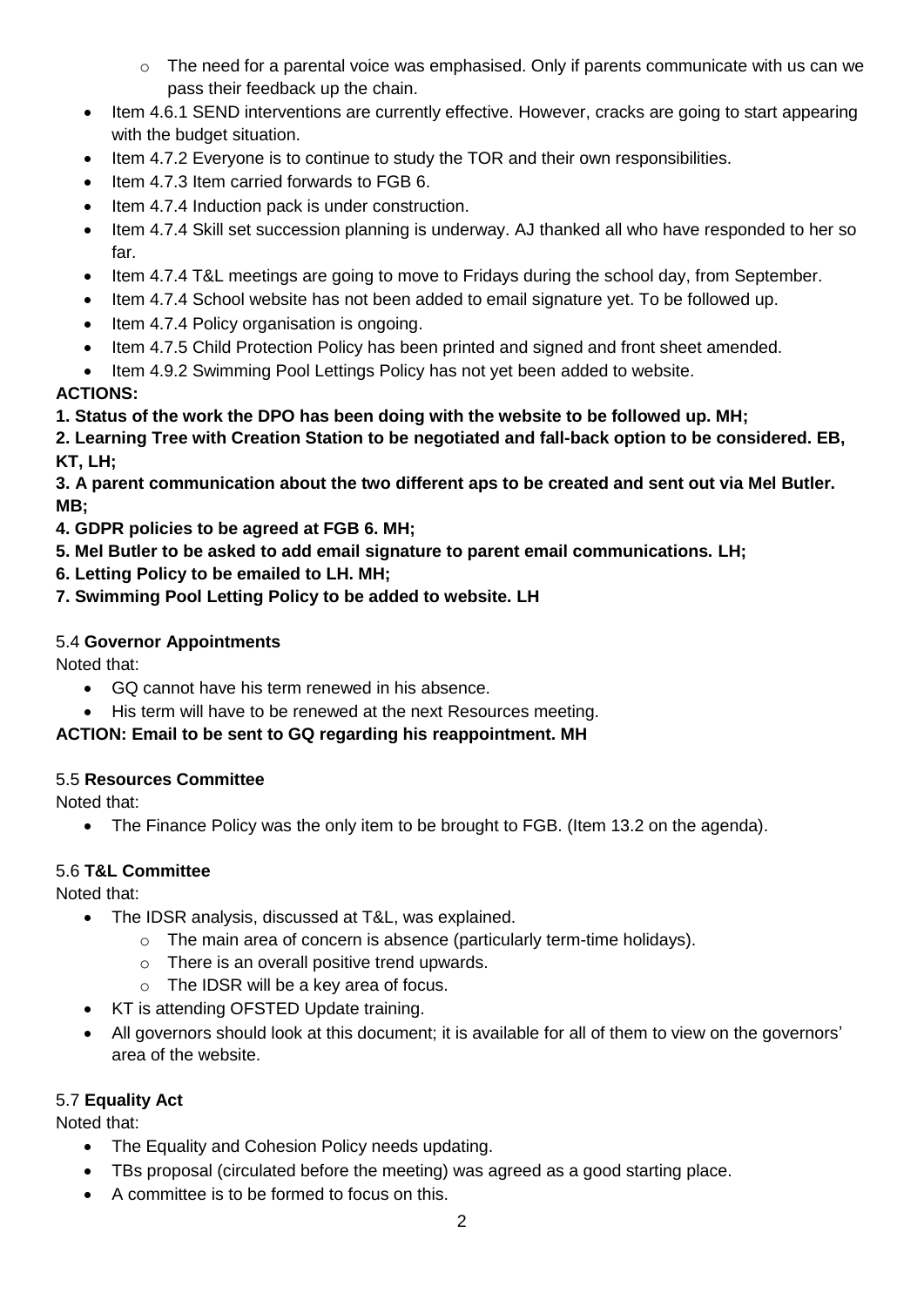- The SENDCo is a suggested member; however, this is not possible with her workload. LH will step in as she is in constant contact with the SENDCo.
- The stakeholders will be consulted but not invited onto the committee.
- It is suggested that there are 2 planned meetings, plus more if required.
- Areas of focus discussed
	- o As there is no specific transgender policy, this needs to be addressed under the equality policy.
	- o *Governors asked if there should be a focus on ethnicity within the equality policy (particularly looking at our current teaching staff, who are all white British).*
		- LH explained how it is difficult in rural Devon as the ethnic minority groups are a minor proportion of the population. But it could certainly be looked at.
	- o *Governors asked if there are any non-white British pupils in the school and whether there was any way we could celebrate their heritage (via the parents).*
		- LH explained that there are 2 non-white English pupils in the school but their family situations would mean that it would not be possible for the parents to get involved.
	- o A mindfulness about ethnicity required within the policy.
	- o Gender equality was discussed as being an area to focus on.
		- Making sure both genders are treated equally and given equal opportunities, and avoiding the use of gender stereotypes.
		- All policies reviewed from now on must be written in a gender neutral way.
- Membership of the Equality Policy committee
	- o TB will lead, and represent T&L Committee.
	- o LH to be a member as both Head and SEND representative.
	- o MB to represent Resources Committee.

#### **STRATEGIC PLANNING**

#### 5.8 **SDP**

Noted that:

- The SDP will be looked at in depth at FGB 6.
- *Governors asked if there are any concerns regarding the SDP.*
	- o LH explained that there are no concerns. Many areas can never be described as 'complete' as they will always be ongoing, therefore always listed as amber. Nothing is falling behind. Chris Johnston, Amy Harvey and Ali Gillard are all working hard on their specific areas.
- There are no governance targets within the SDP. We need to build some effective ones in.
- We need to be self-auditing our achievements constantly.
- How do we measure our impact? Assisting recruiting is one way, but there must be others.
- The new governor training emphasised the need for governors to ask questions.
- It was suggested that each governor has an action from the SDP as their focus to see through.
- Using the draft portfolios, governors can choose their own areas of focus for learning walks/research. This should assist with assessing our impact.

#### 5.9 **Risk Register**

Noted that:

- The updated Risk Register was circulated.
- The high areas of risk are 'High/frequent staff turnover' and 'Decreasing budget/pupil'.
- 'High/frequent staff turnover' is not such a concern now that recruitment has commenced for 2 new teachers.
- 'Decreasing budget/pupil' is a high risk and concerning. The situation will continue to be monitored.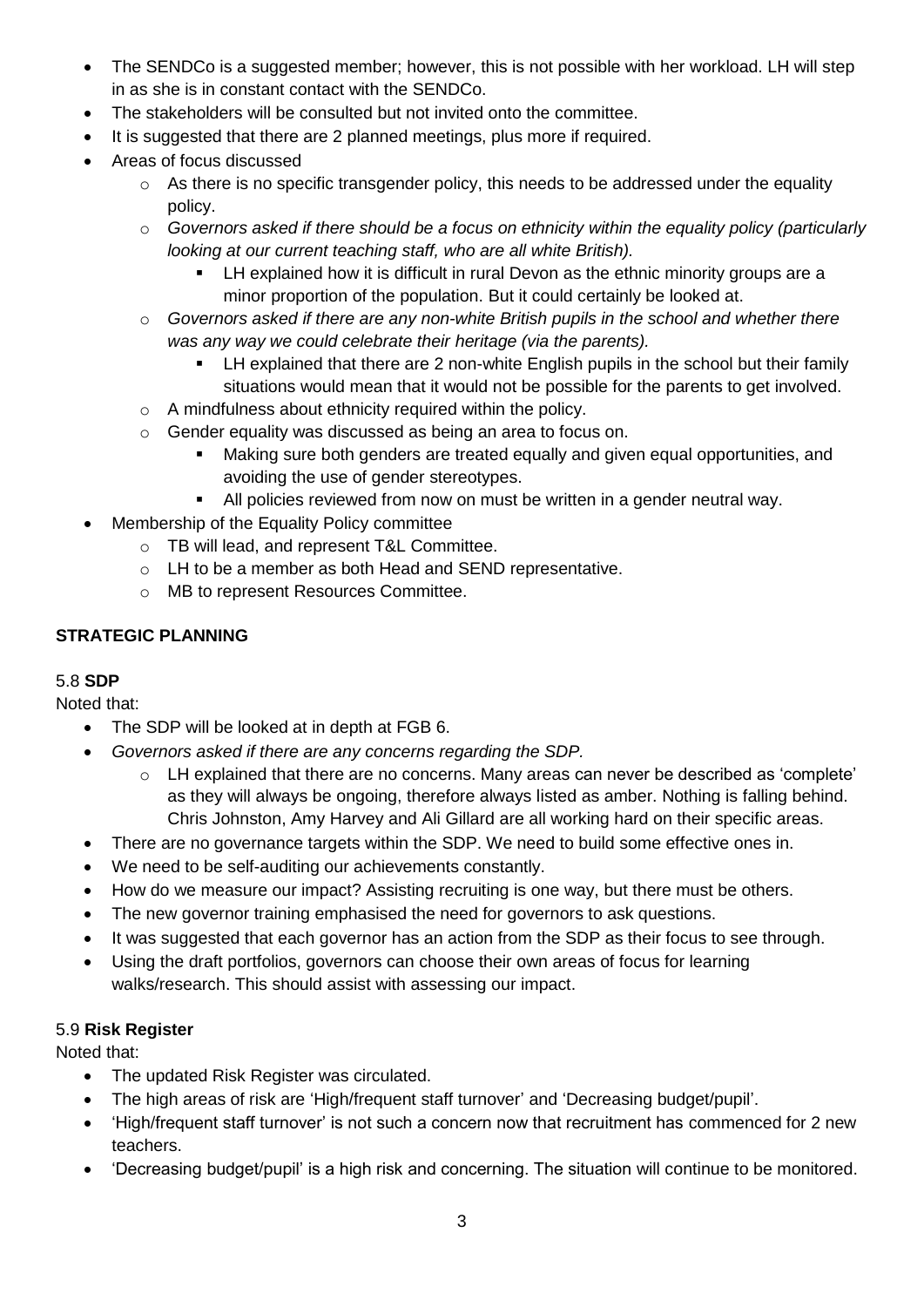#### 5.10 **Staffing**

Noted that:

- There will still be 5 classes next year.
- Hares will have 2 part-time teachers, each working 50% of the week.
- Otters will have an NQT.
- Foxcubs, Badgers and Stags will have the same teachers.
- A TA has reduced their hours meaning that Badgers and Stags will have less support. The children in these classes are generally more independent and do not require as much support as younger children. However, this will have an impact on the pupils that benefit from the extra support.
- Hares and Otters will have almost full-time support, as there are many children that require extra support in these classes.
- Foxcubs will have full-time support due to the dependency of the age group.
- 1 to 1 TAs will still be needed by certain pupils. LH has successfully secured more funding for one pupil.
- MTA turn-over is high. The nature of the role is that many people do not wish to continue once their child has left the school.
- A staffing summary is to be prepared to help governors better understand who/how/where situation changes will affect.

#### 5.11 **School Vision**

Noted that:

- The vision is, "Learn, Share, Enjoy."
- The vision is the ethos of the school.
- This is discussed regularly at staff meetings.
- 'Pride in all we do' is the school motto.
- School vision was a key focus discussed at the 'Heads, Chairs and Clerks' Training.
- *Governors asked how we can return to the vision at FGB.*
	- o LH suggested that we incorporate it into governor visits.
- *Governors asked if the vision is displayed anywhere within the school.*
	- o LH explained that it was not but agreed that this is a good idea.
	- $\circ$  It was suggested that this be added to 'Learning Leaves' as these get sent home to parents, who will then also learn the vision, also that it be added to the school letter-headed paper.
- This is to be a constant focus, along with the SDP.

## **STATUTORY REPORTING AND ACCOUNTABILITY**

#### 5.12 **Safeguarding**

Governors considered a specific and realistic safeguarding scenario, for their ongoing learning around this important duty.

#### 5.13 **Policies**

5.13.1 **GDPR** Item carried forward.

#### 5.13.2 **Finance**

Noted that:

• There are no changes to this policy and TN recommends approval. Proposed by TB. Seconded by KT. Agreed by ALL.

#### 5.13.3 **Disciplinary**; 5.13.4 **Redundancy**; 5.13.5 **Grievance**